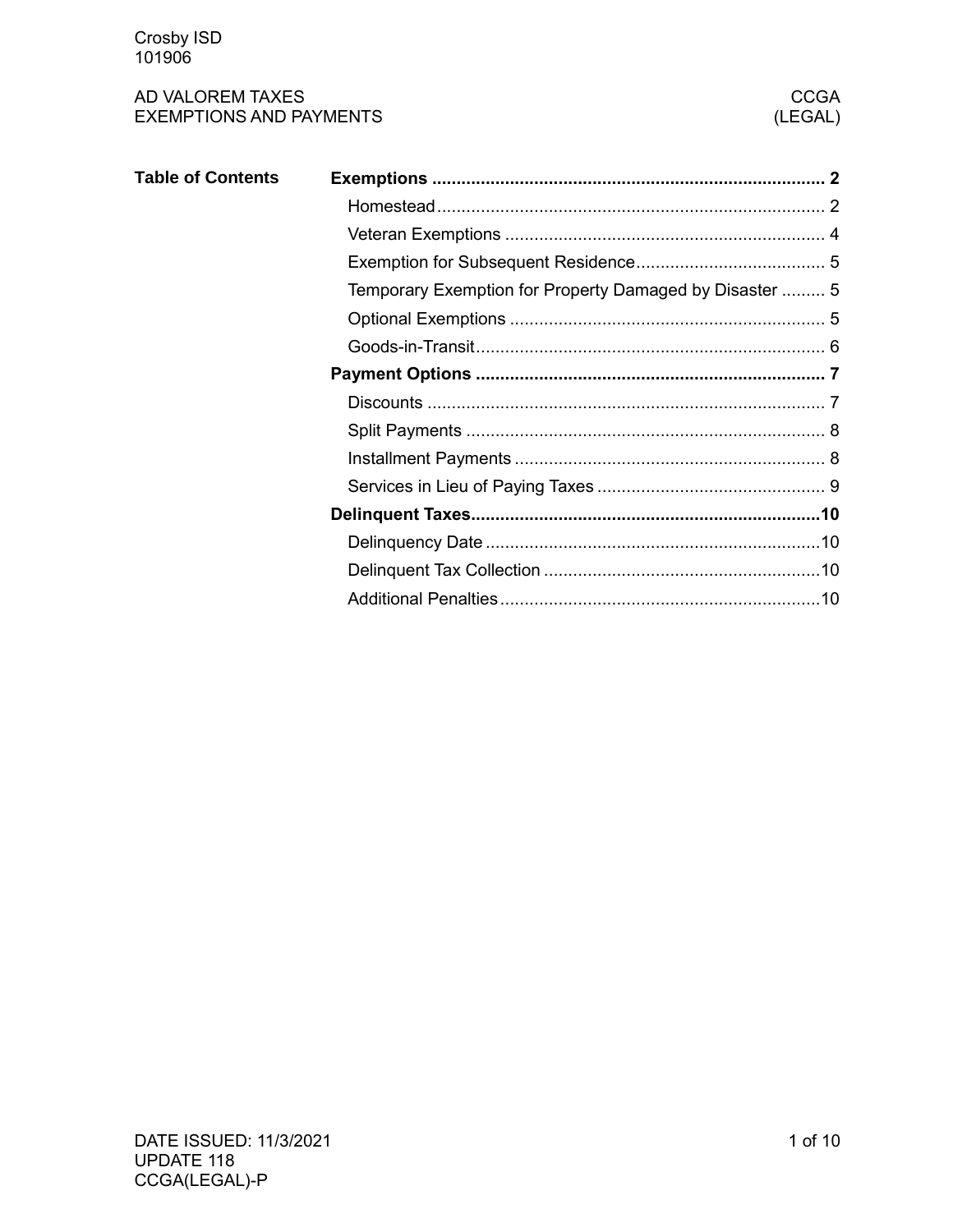<span id="page-1-1"></span><span id="page-1-0"></span>

|                                           | Note:                                                                                                                                                                                                                                                                                                                                                                 | For more information on property tax exemptions, see<br>the Texas Comptroller's <b>Property Tax Exemptions<sup>1</sup></b> web-<br>site.                                                                                                                                                                                                                                                                                                                                                                                                                                                                                                                                                                                                                                                                        |  |
|-------------------------------------------|-----------------------------------------------------------------------------------------------------------------------------------------------------------------------------------------------------------------------------------------------------------------------------------------------------------------------------------------------------------------------|-----------------------------------------------------------------------------------------------------------------------------------------------------------------------------------------------------------------------------------------------------------------------------------------------------------------------------------------------------------------------------------------------------------------------------------------------------------------------------------------------------------------------------------------------------------------------------------------------------------------------------------------------------------------------------------------------------------------------------------------------------------------------------------------------------------------|--|
| <b>Exemptions</b>                         |                                                                                                                                                                                                                                                                                                                                                                       | An adult is entitled to exemption from taxation by a district of                                                                                                                                                                                                                                                                                                                                                                                                                                                                                                                                                                                                                                                                                                                                                |  |
| Homestead<br>Mandatory                    | \$25,000 of the appraised value of the adult's residence home-<br>stead, as defined by Tax Code 11.13(j), except that only \$5,000 of<br>the exemption applies to an entity operating under former Educa-<br>tion Code Chapters 17, 18, 25, 26, 27, or 28, as those chapters ex-<br>isted on May 1, 1995, as permitted by Education Code 11.301. Tax<br>Code 11.13(b) |                                                                                                                                                                                                                                                                                                                                                                                                                                                                                                                                                                                                                                                                                                                                                                                                                 |  |
| Persons 65 or<br><b>Older or Disabled</b> | In addition to the mandatory exemption above, an adult who is dis-<br>abled, as defined by Tax Code $11.13(m)(1)$ , or 65 or older is enti-<br>tled to an exemption of \$10,000 of the appraised value of the indi-<br>vidual's residence homestead. Tax Code 11.13(c)                                                                                                |                                                                                                                                                                                                                                                                                                                                                                                                                                                                                                                                                                                                                                                                                                                                                                                                                 |  |
| <b>Tax Limitation</b>                     |                                                                                                                                                                                                                                                                                                                                                                       | A district may not increase the total annual amount of ad valorem<br>tax it imposes on the residence homestead of an individual 65<br>years of age or older, or on the residence homestead of an individ-<br>ual who is disabled, above the amount of the tax it imposed in the<br>first tax year in which the individual qualified that residence home-<br>stead for an applicable exemption. Tax Code 11.26(a)                                                                                                                                                                                                                                                                                                                                                                                                |  |
| Improvements                              |                                                                                                                                                                                                                                                                                                                                                                       | If an individual subject to a tax limitation makes improvements to<br>the individual's residence homestead, other than improvements re-<br>quired to comply with governmental requirements or repairs, the<br>district may increase the tax on the homestead in the first year the<br>value of the homestead is increased on the appraisal roll because<br>of the enhancement of value by the improvements. A limitation then<br>applies to the increased amount of tax until more improvements, if<br>any, are made. Tax Code 11.26(b)                                                                                                                                                                                                                                                                         |  |
| Exception                                 |                                                                                                                                                                                                                                                                                                                                                                       | An improvement to property that would otherwise constitute an im-<br>provement discussed above is not treated as an improvement if it<br>is a replacement structure for a structure that was rendered unin-<br>habitable or unusable by a casualty or by wind or water damage.<br>For purposes of appraising the property in the tax year in which the<br>structure would have constituted an improvement, the replacement<br>structure is considered to be an improvement only if the square<br>footage of the replacement structure exceeds that of the replaced<br>structure as that structure existed before the casualty or damage<br>occurred or the exterior of the replacement structure is of higher<br>quality construction and composition than that of the replaced<br>structure. Tax Code 11.26(o) |  |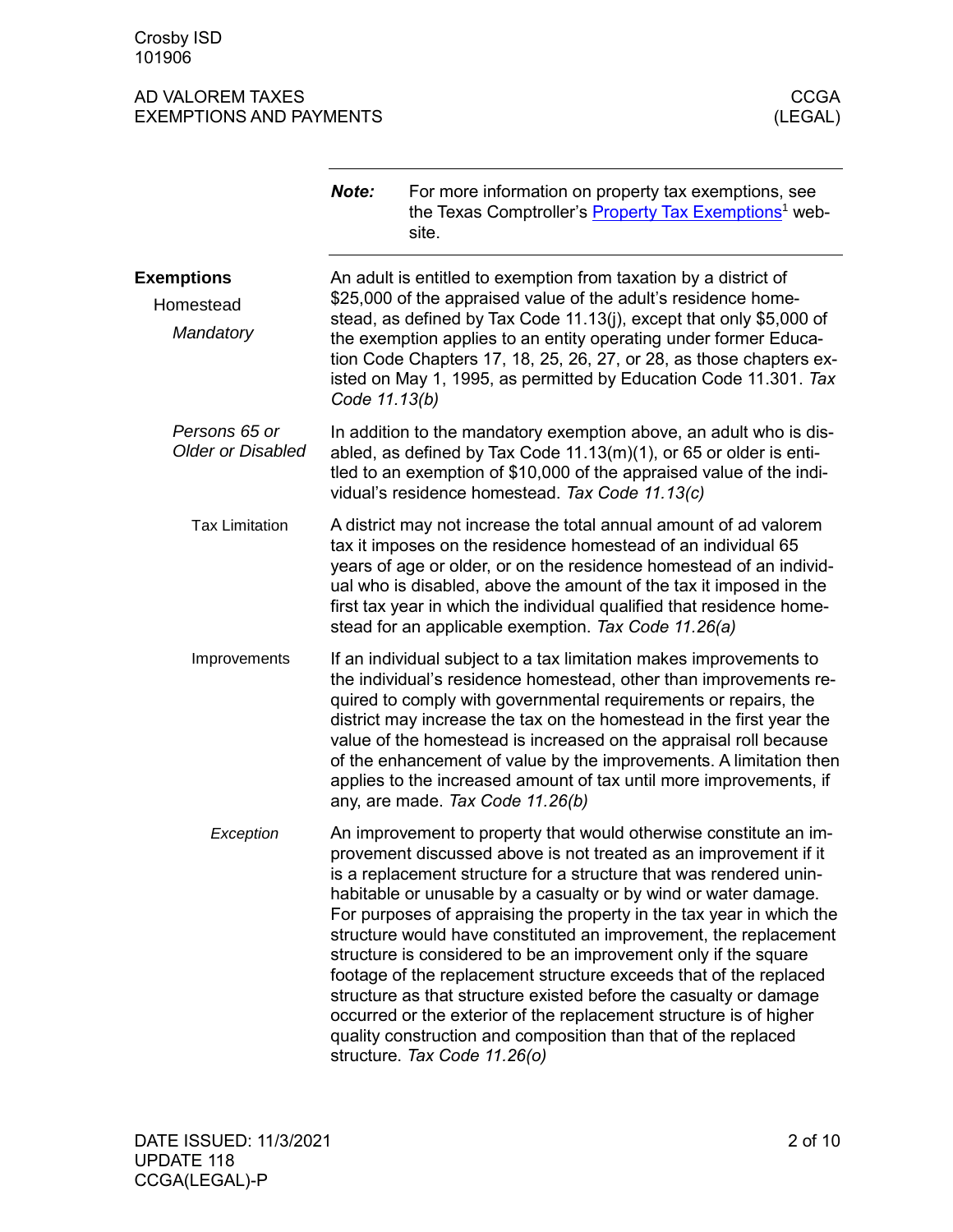| Portability of Tax<br>Limitation      | If an individual who receives a tax limitation, including a surviving<br>spouse, discussed below, subsequently qualifies a different resi-<br>dence homestead for the same exemption, a district may not im-<br>pose ad valorem taxes on the subsequently qualified homestead in<br>a year in an amount that exceeds the amount of taxes calculated in<br>accordance with Tax Code 11.26(g). Tax Code $11.26(g)$                                                                                                                                                                                                                                                               |
|---------------------------------------|--------------------------------------------------------------------------------------------------------------------------------------------------------------------------------------------------------------------------------------------------------------------------------------------------------------------------------------------------------------------------------------------------------------------------------------------------------------------------------------------------------------------------------------------------------------------------------------------------------------------------------------------------------------------------------|
| Surviving<br>Spouse                   | If an individual who qualifies for the exemption at Persons 65 or<br>Older or Disabled, above, dies, the surviving spouse of the individ-<br>ual is entitled to the limitation applicable to the residence home-<br>stead of the individual if the surviving spouse is 55 years of age or<br>older when the individual dies, and the residence homestead of the<br>individual is the residence homestead of the surviving spouse on<br>the date that the individual dies and remains the residence home-<br>stead of the surviving spouse. Tax Code 11.26(i)                                                                                                                   |
| <b>Local Options</b><br>All Taxpayers | In addition to other exemptions in Tax Code 11.13, an individual is<br>entitled to an exemption from taxation by a district of a percentage<br>of the appraised value of the individual's residence homestead if<br>the exemption is adopted by the board before July 1 in the manner<br>provided by law for official action by the board. If the percentage<br>set by the district produces an exemption in a tax year of less than<br>\$5,000 when applied to a particular residence homestead, the indi-<br>vidual is entitled to an exemption of \$5,000 of the appraised value.<br>The percentage adopted by the district may not exceed 20 percent.<br>Tax Code 11.13(n) |
| Disabled or 65<br>or Older            | An individual who is disabled or 65 or older is entitled to an exemp-<br>tion from taxation by a district of a portion of the appraised value of<br>the individual's residence homestead if the exemption is adopted<br>either by the board or by a favorable vote of a majority of the quali-<br>fied voters of the district at an election called by the board, and the<br>board shall call the election on the petition of at least 20 percent of<br>the number of qualified voters who voted in the preceding election<br>of the district.                                                                                                                                 |
| Amount                                | The amount of an exemption adopted as provided at Disabled or<br>65 or Older is \$3,000 of the appraised value of the residence<br>homestead unless a larger amount is specified by the board if the<br>board authorizes the exemption or the petition for the election if the<br>exemption is authorized through an election. Once authorized, an<br>exemption adopted may be repealed or decreased or increased in<br>amount by the board or by the petition and election procedure. In<br>the case of a decrease, the amount of the exemption may not be<br>reduced to less than \$3,000 of the market value.                                                               |

*Tax Code 11.13(d)–(f)*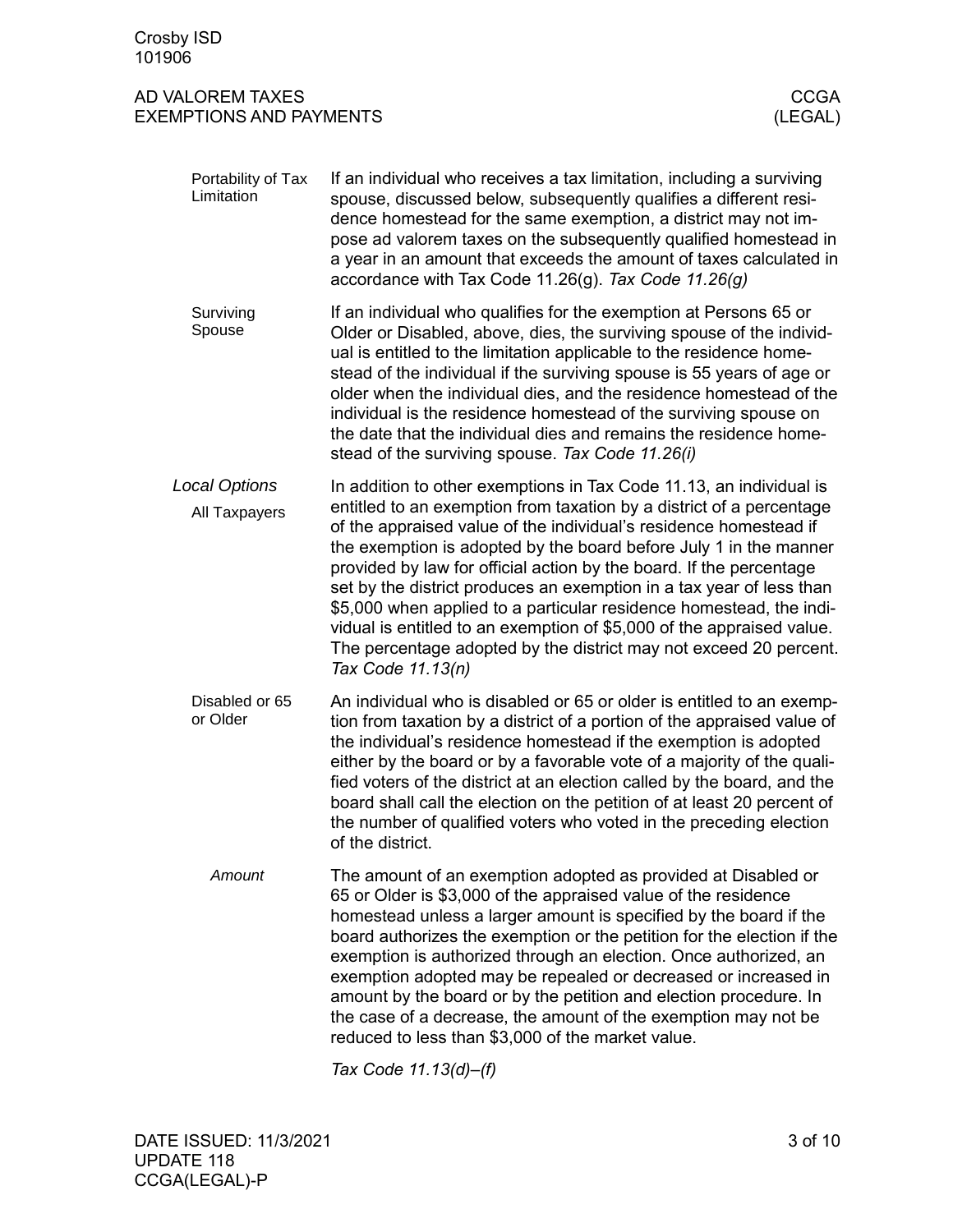<span id="page-3-0"></span>

| Continuation of<br><b>Exemption during</b><br>Construction  | If a qualified residential structure for which the owner receives a<br>homestead exemption under Tax Code 11.13 is rendered uninhab-<br>itable or unusable by a casualty or by wind or water damage, the<br>owner may continue to receive the exemption for the structure and<br>the land and improvements used in the residential occupancy of<br>the structure while the owner constructs a replacement qualified<br>residential structure on the land in accordance with Tax Code<br>11.135. Tax Code 11.135(a), .26(n); 34 TAC 9.416                                                                                                                                                                                                           |
|-------------------------------------------------------------|----------------------------------------------------------------------------------------------------------------------------------------------------------------------------------------------------------------------------------------------------------------------------------------------------------------------------------------------------------------------------------------------------------------------------------------------------------------------------------------------------------------------------------------------------------------------------------------------------------------------------------------------------------------------------------------------------------------------------------------------------|
| <b>Surviving Spouse</b><br>of First<br>Responder            | The surviving spouse of a first responder who is killed or fatally in-<br>jured in the line of duty is entitled to an exemption from taxation of<br>the total appraised value of the surviving spouse's residence<br>homestead if the surviving spouse is an eligible survivor for pur-<br>poses of Government Code Chapter 615 as determined by the Em-<br>ployees Retirement System of Texas and has not remarried since<br>the first responder's death. Tax Code 11.134                                                                                                                                                                                                                                                                         |
| <b>Veteran Exemptions</b><br>100 Percent<br><b>Disabled</b> | A disabled veteran who has been awarded by the U.S. Department<br>of Veterans Affairs or its successor 100 percent disability compen-<br>sation due to a service-connected disability and a rating of 100 per-<br>cent disabled or of individual unemployability is entitled to an ex-<br>emption from taxation of the total appraised value of the veteran's<br>residence homestead. Tax Code 11.131(b)                                                                                                                                                                                                                                                                                                                                           |
| <b>Partially Disabled</b><br>with Donated<br>Residence      | A disabled veteran who has a disability rating of less than 100 per-<br>cent is entitled to an exemption from taxation of a percentage of<br>the appraised value of the disabled veteran's residence homestead<br>equal to the disabled veteran's disability rating if the residence<br>homestead was donated to the disabled veteran by a charitable or-<br>ganization at no cost to the disabled veteran, or at some cost to the<br>disabled veteran in the form of a cash payment, a mortgage, or<br>both in an aggregate amount that is not more than 50 percent of<br>the good faith estimate of the market value of the residence home-<br>stead made by the charitable organization as of the date of the do-<br>nation. Tax Code 11.132(b) |
| <b>Surviving Spouse</b><br>of Veteran                       | The surviving spouse of a disabled veteran, as defined by Tax<br>Code $11.22(h)(3)$ , is entitled to the same exemption from taxation<br>of the same property to which the disabled veteran's exemption ap-<br>plied or would have applied if it had been in effect on the date of<br>death if:                                                                                                                                                                                                                                                                                                                                                                                                                                                    |
|                                                             | 1.<br>The surviving spouse has not remarried since the death of the<br>disabled veteran; and                                                                                                                                                                                                                                                                                                                                                                                                                                                                                                                                                                                                                                                       |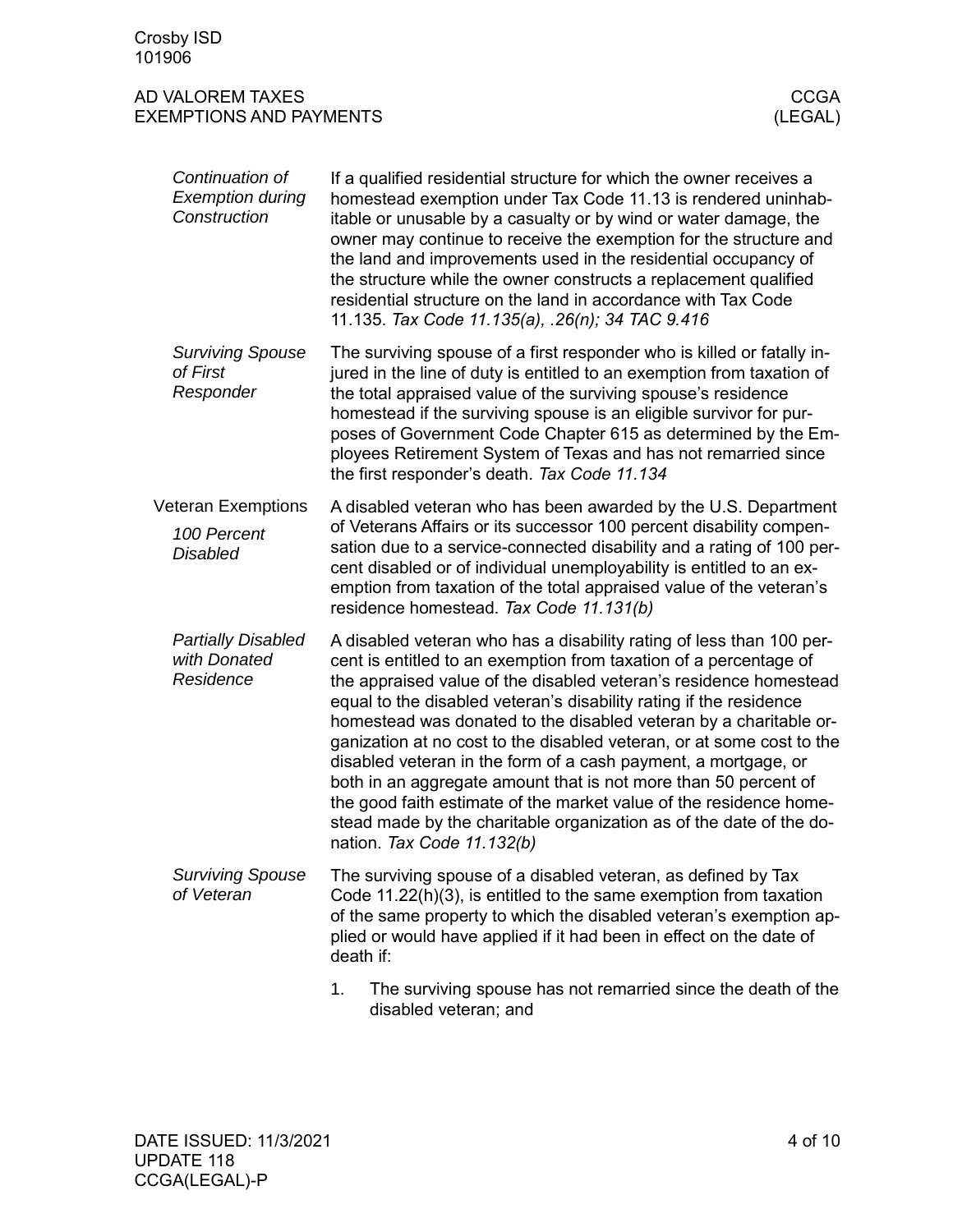<span id="page-4-2"></span><span id="page-4-1"></span><span id="page-4-0"></span>

|                                                                             | 2.<br>The property was the residence homestead of the surviving<br>spouse when the disabled veteran died and remains the resi-<br>dence homestead of the surviving spouse.                                                                                                                                                                                                                                                                                                                                                                                                                                                                                                            |  |  |  |
|-----------------------------------------------------------------------------|---------------------------------------------------------------------------------------------------------------------------------------------------------------------------------------------------------------------------------------------------------------------------------------------------------------------------------------------------------------------------------------------------------------------------------------------------------------------------------------------------------------------------------------------------------------------------------------------------------------------------------------------------------------------------------------|--|--|--|
|                                                                             | Tax Code 11.131, .132                                                                                                                                                                                                                                                                                                                                                                                                                                                                                                                                                                                                                                                                 |  |  |  |
| <b>Surviving Spouse</b><br>of Individual<br>Killed in Action                | The surviving spouse of a member of the armed services of the<br>United States who is killed in action is entitled to an exemption<br>from taxation of the total appraised value of the surviving spouse's<br>residence homestead if the surviving spouse has not remarried<br>since the death of the member of the armed services. Tax Code<br>11.133                                                                                                                                                                                                                                                                                                                                |  |  |  |
|                                                                             | Tex. Const. Art. VIII, Sec. 1-b (Residence Homestead Tax Exemp-<br>tions and Limitations)                                                                                                                                                                                                                                                                                                                                                                                                                                                                                                                                                                                             |  |  |  |
| <b>Disabled Veteran</b>                                                     | A disabled veteran is entitled to an exemption from taxation of a<br>portion of the assessed value of a property the veteran owns and<br>designates under Tax Code 11.22(f). Tax Code 11.22                                                                                                                                                                                                                                                                                                                                                                                                                                                                                           |  |  |  |
| <b>Exemption for</b><br>Subsequent<br>Residence                             | The surviving spouse of a first responder, disabled veteran, or<br>armed services member killed in action who receives an exemption<br>for a residence homestead is entitled to receive an exemption from<br>taxation of a different property that the surviving spouse subse-<br>quently qualifies as the surviving spouse's residence homestead in<br>an amount equal to the dollar amount of the exemption from taxa-<br>tion of the first property for which the surviving spouse received the<br>exemption in the last year in which the surviving spouse received<br>that exemption if the surviving spouse has not remarried. Tax Code<br>11.131(d), .132(d), .133(c), .134(d) |  |  |  |
| Temporary<br><b>Exemption for</b><br><b>Property Damaged</b><br>by Disaster | A person is entitled to an exemption from taxation by a district of a<br>portion of the appraised value of qualified property, as defined by<br>Tax Code 11.35(a), that the person owns in an amount determined<br>by the chief appraiser under Tax Code 11.35(h). Tax Code 11.35(b)                                                                                                                                                                                                                                                                                                                                                                                                  |  |  |  |
|                                                                             | A person who qualifies for an exemption under this provision must<br>apply for the exemption not later than the 105th day after the date<br>the governor declares the area in which the person's qualified<br>property is located to be a disaster area. Tax Code 11.43(s)                                                                                                                                                                                                                                                                                                                                                                                                            |  |  |  |
|                                                                             | "Damage" means physical damage. Tax Code 11.35(a)(1)                                                                                                                                                                                                                                                                                                                                                                                                                                                                                                                                                                                                                                  |  |  |  |
| Optional<br><b>Exemptions</b>                                               | Among others, a board may grant additional tax exemptions in ac-<br>cordance with applicable law for:                                                                                                                                                                                                                                                                                                                                                                                                                                                                                                                                                                                 |  |  |  |
|                                                                             | Residential property owned by the United States or an agency<br>1.<br>of the United States and used to provide transitional housing<br>for the indigent under a program operated or directed by the                                                                                                                                                                                                                                                                                                                                                                                                                                                                                   |  |  |  |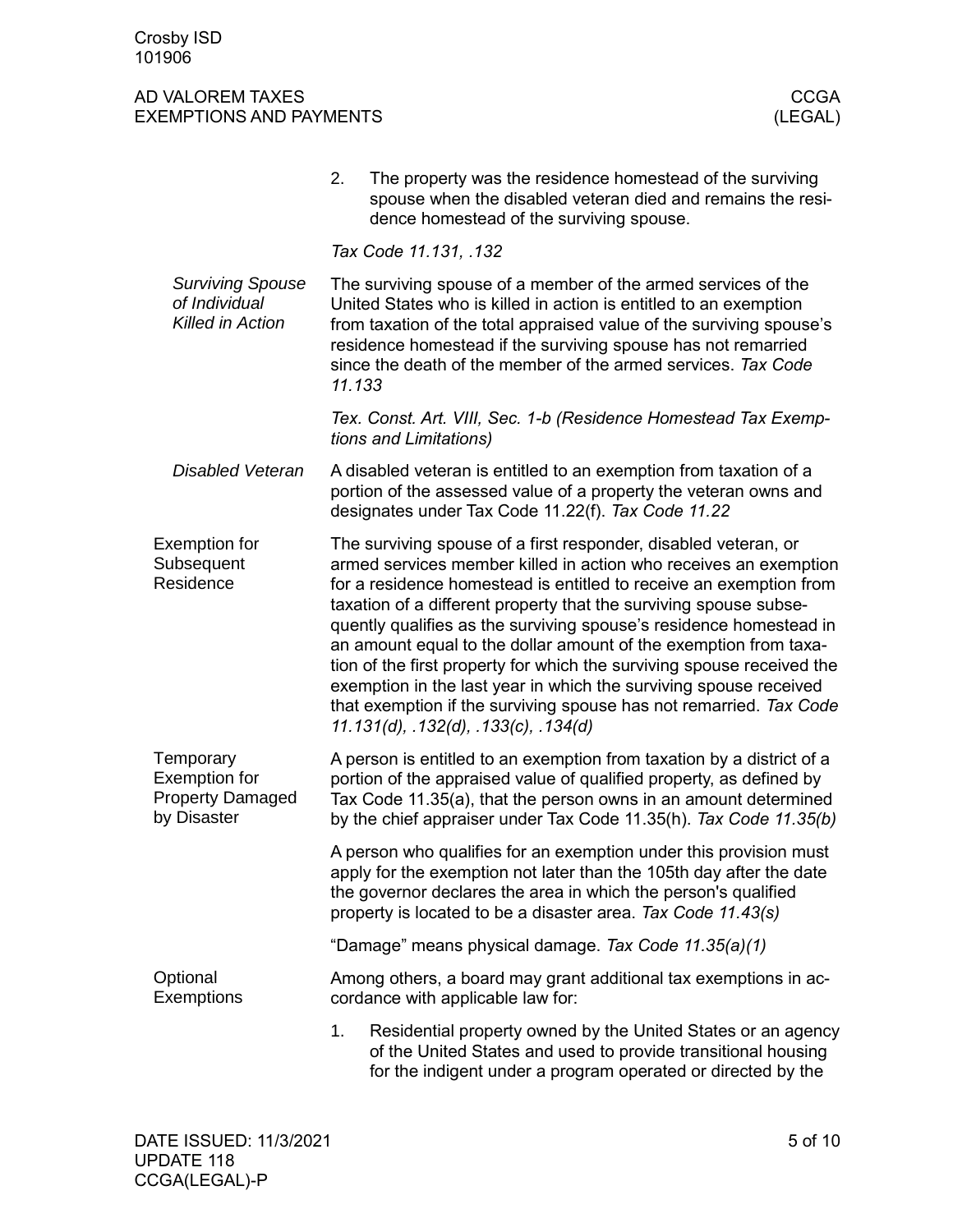#### AD VALOREM TAXES AND THE RESERVE TO A RESERVE THE RESERVE TO A RESERVE THE RESERVE TO A RESERVE THE RESERVE TO EXEMPTIONS AND PAYMENTS (LEGAL)

<span id="page-5-0"></span>U.S. Department of Housing and Urban Development. *Tax Code 11.111* 2. Land and housing units on the land owned by a community land trust. *Tax Code 11.1827* 3. Certain historic structures or archeological sites and the land necessary to access and use the structure or archeological site. The board may not repeal or reduce the amount of an exemption for a property that otherwise qualifies for the exemption unless the property owner consents to the repeal or reduction or the district provides written notice of the repeal or reduction to the owner not later than five years before the date the board repeals or reduces the exemption. *Tax Code 11.24* 4. Property on which approved water conservation initiatives, desalination projects, or brush control initiatives have been implemented. *Tax Code 11.32* If a district adopts, amends, or repeals an exemption that the district by law has the option to adopt or not, the district shall notify the appraisal office of its action and of the terms of the exemption within 30 days after the date of its action. *Tax Code 6.08* A person is entitled to an exemption from taxation of the appraised value of that portion of the person's property that consists of goods-in-transit, as defined in Tax Code 11.253(a)(2). *Tax Code 11.253(b)* [For information on the board's option in a district located in a disaster area to extend the date by which goods-in-transit must be transported, see Tax Code 11.253(l).] A board, by official action, may provide for the taxation of goods-intransit exempt under Tax Code 11.253(b) and not exempt under other law. The official action to tax the goods-in-transit must be taken before January 1 of the first tax year in which the board proposes to tax goods-in-transit. Before acting to tax the exempt property, a board must conduct a public hearing as required by Texas Constitution Article VIII, Section 1-n(d). If the board provides for the taxation of the goods-in-transit as provided by this provision, the exemption stated above does not apply to that district. The goodsin-transit remain subject to taxation by the district until the board, by official action, rescinds or repeals its previous action to tax goods-in-transit, or otherwise determines that the exemption will apply to that district. Notwithstanding official action that was taken before October 1, 2011, to tax goods-in-transit, a district may not tax such goods-in-Goods-in-Transit *Exemption Option to Tax*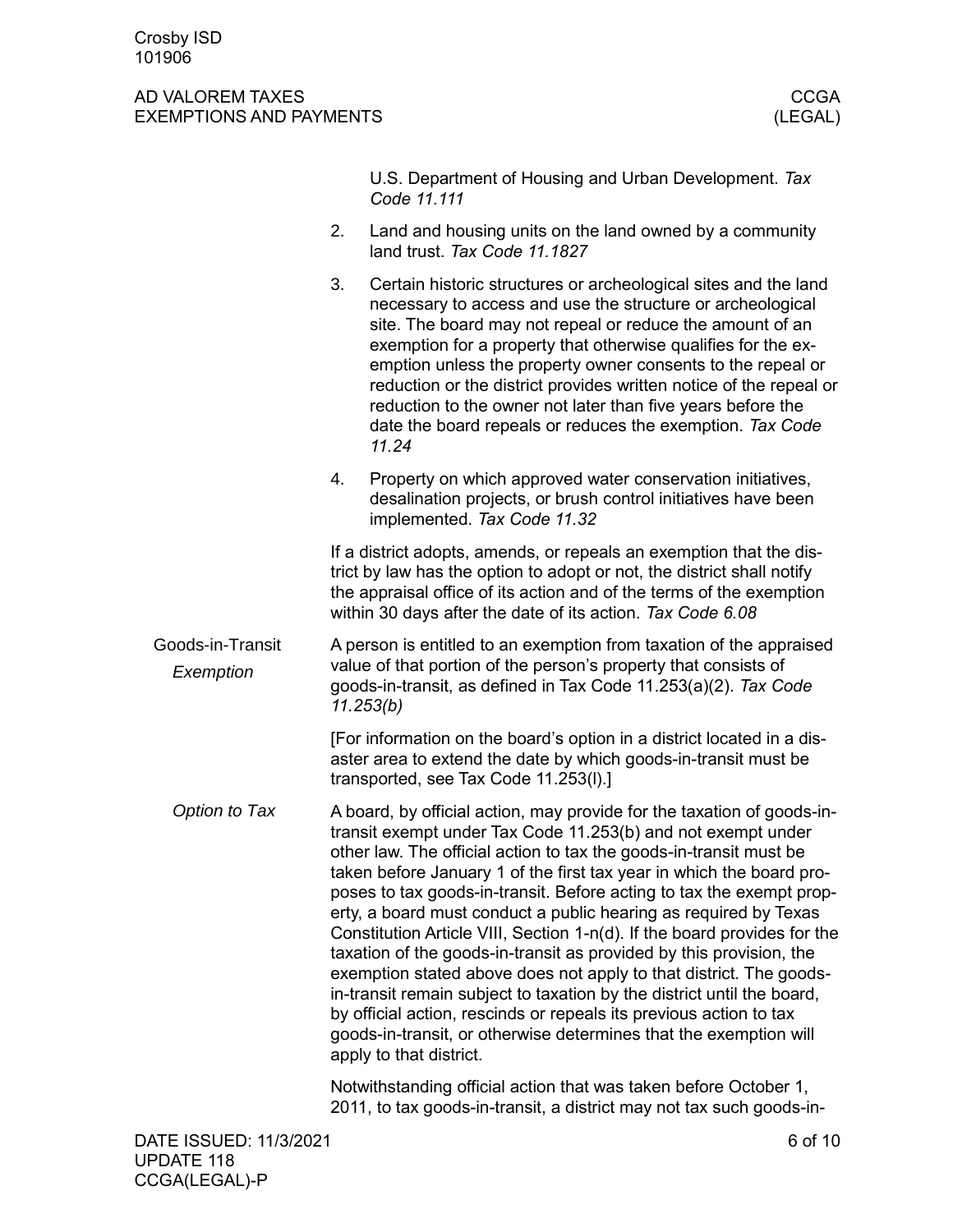<span id="page-6-1"></span><span id="page-6-0"></span>

| 101900                                             |                                                                                                                            |                                                                                                                                                                                                                                                                                                                                                                                                                                          |                        |  |
|----------------------------------------------------|----------------------------------------------------------------------------------------------------------------------------|------------------------------------------------------------------------------------------------------------------------------------------------------------------------------------------------------------------------------------------------------------------------------------------------------------------------------------------------------------------------------------------------------------------------------------------|------------------------|--|
| AD VALOREM TAXES<br><b>EXEMPTIONS AND PAYMENTS</b> |                                                                                                                            |                                                                                                                                                                                                                                                                                                                                                                                                                                          | <b>CCGA</b><br>(LEGAL) |  |
|                                                    |                                                                                                                            | transit in a tax year that begins on or after January 1, 2012, unless<br>the board takes official action on or after October 1, 2011, to pro-<br>vide for the taxation of the goods-in-transit.                                                                                                                                                                                                                                          |                        |  |
| Exception                                          | created.                                                                                                                   | If a board, before October 1, 2011, took action to provide for the<br>taxation of goods-in-transit and pledged the taxes imposed on the<br>goods-in-transit for the payment of a debt of the district, the district<br>tax officials may continue to impose the taxes against the goods-in-<br>transit until the debt is discharged, if cessation of the imposition<br>would impair the obligation of the contract by which the debt was |                        |  |
|                                                    | Tax Code 11.253(j)-(j-2)                                                                                                   |                                                                                                                                                                                                                                                                                                                                                                                                                                          |                        |  |
| <b>Payment Options</b><br><b>Discounts</b>         |                                                                                                                            | The board may adopt, by official action, one or both of the discount<br>options below. Tax Code 31.05(a)                                                                                                                                                                                                                                                                                                                                 |                        |  |
| Option 1                                           | A district may adopt the following discounts to apply regardless of<br>the date on which the district mails its tax bills: |                                                                                                                                                                                                                                                                                                                                                                                                                                          |                        |  |
|                                                    | 1.                                                                                                                         | Three percent if the tax is paid in October or earlier.                                                                                                                                                                                                                                                                                                                                                                                  |                        |  |
|                                                    | 2.                                                                                                                         | Two percent if the tax is paid in November.                                                                                                                                                                                                                                                                                                                                                                                              |                        |  |
|                                                    | 3.                                                                                                                         | One percent if the tax is paid in December.                                                                                                                                                                                                                                                                                                                                                                                              |                        |  |
|                                                    | Tax Code 31.05(b)                                                                                                          |                                                                                                                                                                                                                                                                                                                                                                                                                                          |                        |  |
|                                                    | This discount does not apply to taxes that are calculated too late<br>for it to be available. Tax Code 31.04(c)            |                                                                                                                                                                                                                                                                                                                                                                                                                                          |                        |  |
| Option 2                                           |                                                                                                                            | A district may adopt the following discounts to apply when the dis-<br>trict mails its tax bills after September 30:                                                                                                                                                                                                                                                                                                                     |                        |  |
|                                                    | 1.<br>mailed.                                                                                                              | Three percent if the tax is paid before or during the next full<br>calendar month following the date on which the tax bills were                                                                                                                                                                                                                                                                                                         |                        |  |
|                                                    | 2.                                                                                                                         | Two percent if the tax is paid during the second full calendar<br>month following the date on which the tax bills were mailed.                                                                                                                                                                                                                                                                                                           |                        |  |
|                                                    | 3.                                                                                                                         | One percent if the tax is paid during the third full calendar<br>month following the date on which the tax bills were mailed.                                                                                                                                                                                                                                                                                                            |                        |  |
|                                                    | Tax Code 31.05(c)                                                                                                          |                                                                                                                                                                                                                                                                                                                                                                                                                                          |                        |  |
| <b>Both Options</b>                                |                                                                                                                            | If a board adopts both discounts, the discounts described at Option<br>1 apply unless the tax bills for the district are mailed after Septem-<br>ber 30, in which case only the discounts described at Option 2 ap-<br>ply. Tax Code 31.05(a)                                                                                                                                                                                            |                        |  |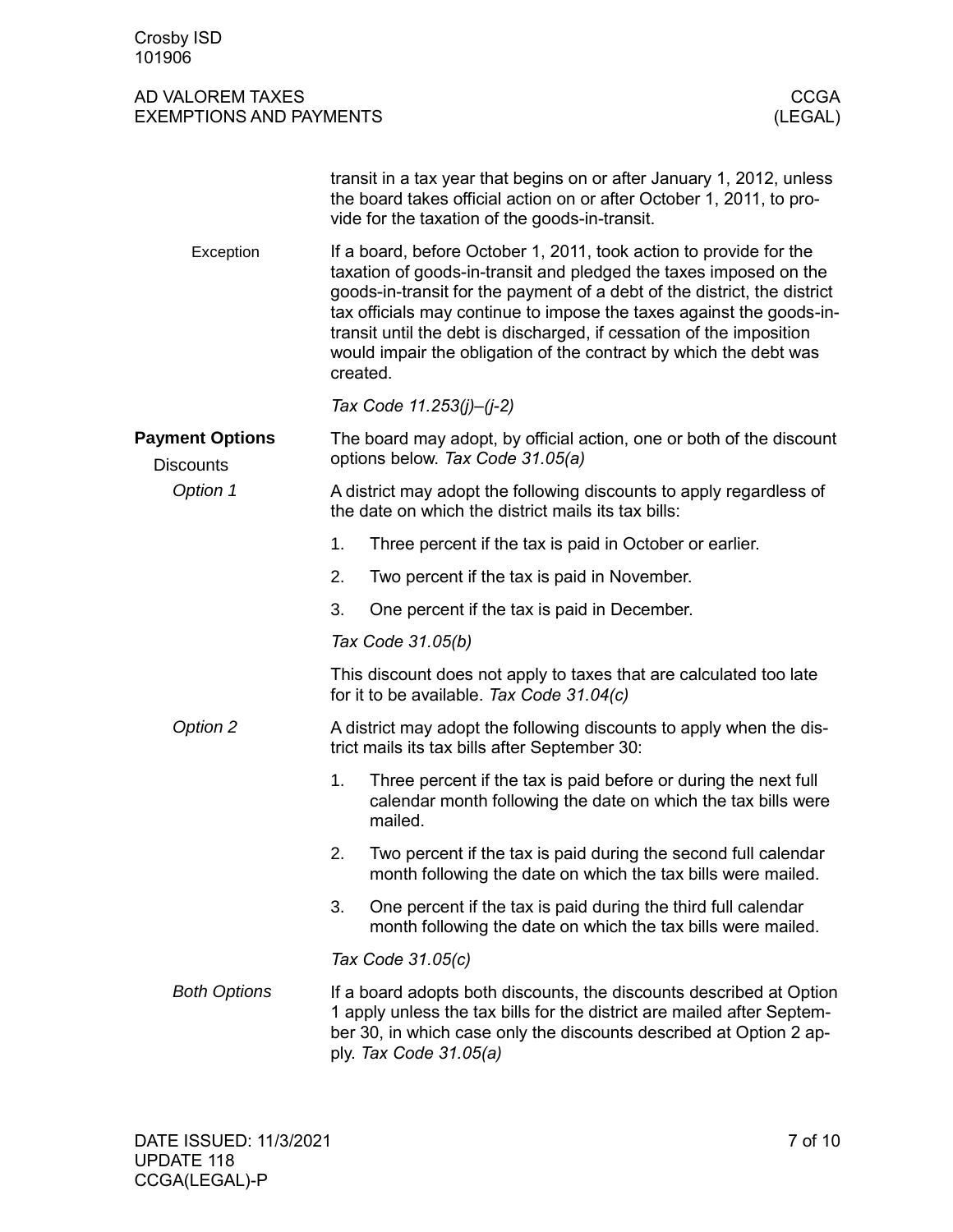| AD VALOREM TAXES               | <b>CCGA</b> |
|--------------------------------|-------------|
| <b>EXEMPTIONS AND PAYMENTS</b> | (LEGAL)     |

<span id="page-7-0"></span>

| Rescission                                                         | The board may rescind a discount lawfully adopted by the board.<br>The rescission of a discount takes effect in the tax year following<br>the year in which the discount is rescinded. Tax Code 31.05(d)                                                                                                                                                                                                                                                                                         |
|--------------------------------------------------------------------|--------------------------------------------------------------------------------------------------------------------------------------------------------------------------------------------------------------------------------------------------------------------------------------------------------------------------------------------------------------------------------------------------------------------------------------------------------------------------------------------------|
| <b>Split Payments</b>                                              | The board of a district that collects its own taxes may provide, by<br>official action, that a person who pays one-half of the district's<br>taxes before December 1 may pay the remaining one-half of the<br>taxes without penalty or interest at any time before July 1 of the fol-<br>lowing year.                                                                                                                                                                                            |
|                                                                    | If a board contracts with the appraisal district for collection of taxes,<br>the split-payment option does not apply to taxes collected by the<br>appraisal district unless approved by resolution adopted by a ma-<br>jority of the governing bodies of the taxing units whose taxes the<br>appraisal district collects and filed with the secretary of the ap-<br>praisal district board of directors. The split-payment option may be<br>revoked in the same manner as provided for adoption. |
|                                                                    | Tax Code 31.03                                                                                                                                                                                                                                                                                                                                                                                                                                                                                   |
|                                                                    | This payment option does not apply to taxes that are calculated too<br>late for it to be available. Tax Code 31.04(c)                                                                                                                                                                                                                                                                                                                                                                            |
| In Certain<br>Counties                                             | The board of a district located in a county having a population of<br>not less than 285,000 and not more than 300,000 that borders a<br>county having a population of 3.3 million or more and the Gulf of<br>Mexico that has its taxes collected by another taxing unit that has<br>adopted the split-payment option may provide, by official action,<br>that the split-payment option does not apply to the district's taxes<br>collected by the other taxing unit. Tax Code 31.03(d)           |
| Installment<br>Payments                                            | An individual who is disabled or at least 65 years of age and quali-<br>fied for a homestead exemption under Tax Code 11.13(c), or an in-                                                                                                                                                                                                                                                                                                                                                        |
| Certain<br>Homesteads                                              | dividual who is a disabled veteran or the unmarried surviving<br>spouse of a disabled veteran and qualified for an exemption under<br>Tax Code 11.132 or 11.22, may pay district taxes imposed on the<br>person's residence homestead property in four equal installments<br>without penalty or interest if paid by the applicable dates set out in<br>Tax Code 31.031. Tax Code 31.031                                                                                                          |
| Disaster or<br>Emergency Area<br>Property<br>Damaged-<br>Automatic | A person may pay district taxes imposed on certain property the<br>person owns in four equal installments without penalty or interest if<br>paid in accordance with Tax Code 31.032.                                                                                                                                                                                                                                                                                                             |
|                                                                    | This provision applies to real and tangible personal property de-<br>scribed in Tax Code 31.032(a) and taxes that are imposed on the<br>property by a district before the first anniversary of the disaster or<br>emergency.                                                                                                                                                                                                                                                                     |
|                                                                    |                                                                                                                                                                                                                                                                                                                                                                                                                                                                                                  |

<span id="page-7-1"></span>*Tax Code 31.032*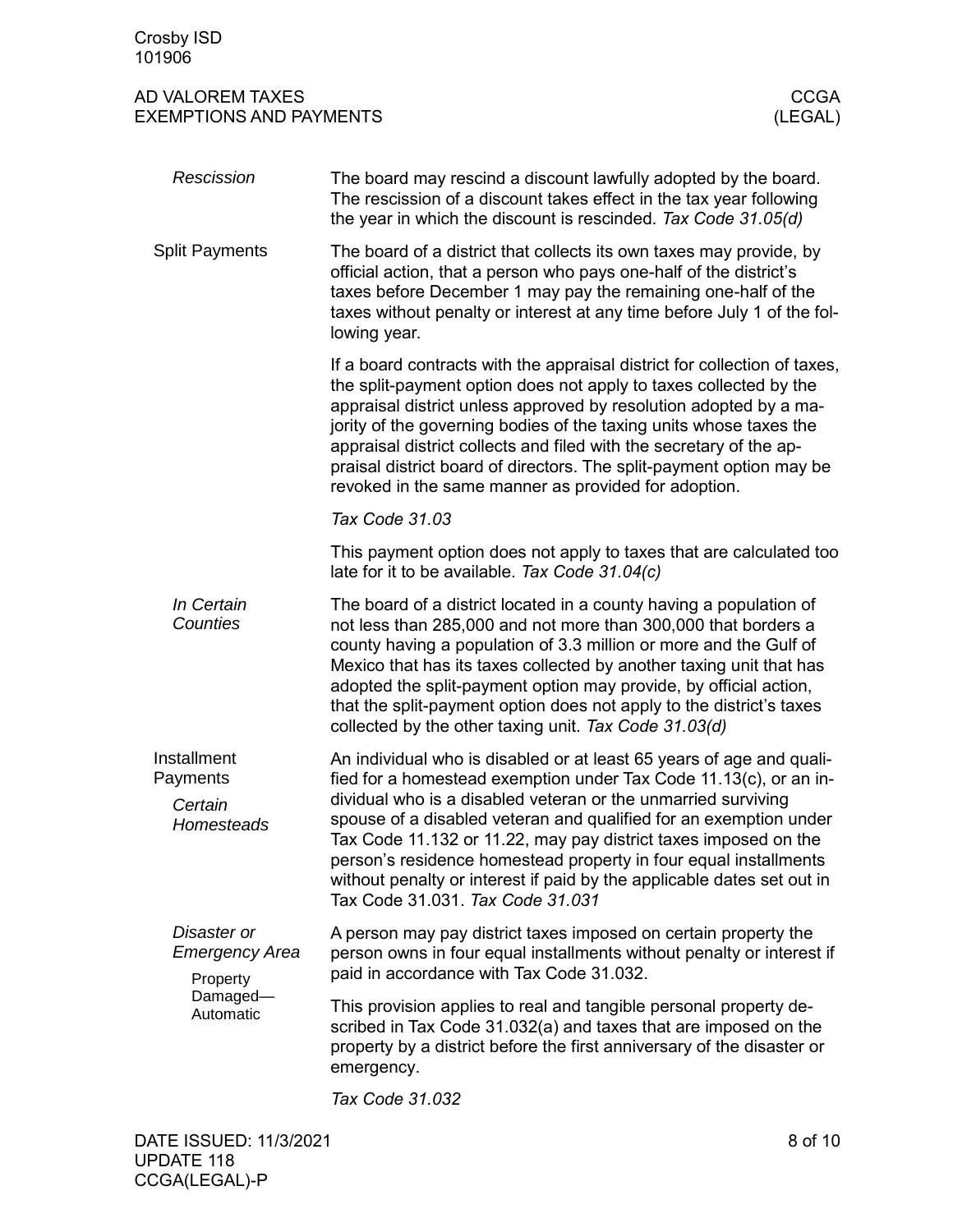<span id="page-8-0"></span>

| Property Not<br>Damaged-<br><b>Board Option</b> | The board may authorize a person to pay district taxes imposed on<br>certain property that the person owns in installments. If the board<br>adopts the installment-payment option under this provision, Tax<br>Code $31.032(b)$ , $(b-1)$ , $(c)$ , and $(d)$ apply to the payment by a per-<br>son of district taxes imposed on property that the person owns in<br>the same manner as those subsections apply to the payment of<br>taxes imposed on property to which Tax Code 31.032 applies.                                                                                                                                                                                                                                                                                                |  |  |
|-------------------------------------------------|-------------------------------------------------------------------------------------------------------------------------------------------------------------------------------------------------------------------------------------------------------------------------------------------------------------------------------------------------------------------------------------------------------------------------------------------------------------------------------------------------------------------------------------------------------------------------------------------------------------------------------------------------------------------------------------------------------------------------------------------------------------------------------------------------|--|--|
|                                                 | This provision applies to real and tangible personal property de-<br>scribed in Tax Code 31.033(b) and taxes that are imposed on the<br>property by a district before the first anniversary of the disaster or<br>emergency.                                                                                                                                                                                                                                                                                                                                                                                                                                                                                                                                                                    |  |  |
|                                                 | Tax Code 31.033                                                                                                                                                                                                                                                                                                                                                                                                                                                                                                                                                                                                                                                                                                                                                                                 |  |  |
| Definitions                                     | "Disaster" has the meaning assigned by Government Code<br>418.004.                                                                                                                                                                                                                                                                                                                                                                                                                                                                                                                                                                                                                                                                                                                              |  |  |
|                                                 | "Emergency" means a state of emergency proclaimed by the gov-<br>ernor under Government Code 433.001.                                                                                                                                                                                                                                                                                                                                                                                                                                                                                                                                                                                                                                                                                           |  |  |
|                                                 | Tax Code 31.032(g), .033(a)                                                                                                                                                                                                                                                                                                                                                                                                                                                                                                                                                                                                                                                                                                                                                                     |  |  |
| Services in Lieu of<br><b>Paying Taxes</b>      | The board by resolution may permit certain individuals or business<br>entities to perform certain services for the district in lieu of paying<br>the district property taxes. While performing services for a district,<br>the individual is not an employee of the district and is not entitled to<br>any benefit, including workers' compensation coverage, that the<br>district provides to its employees. Tax Code 31.035, .036, .037                                                                                                                                                                                                                                                                                                                                                       |  |  |
| Persons 65 and<br>Over                          | Subject to the requirements of Tax Code 31.035, the board by or-<br>der or resolution may permit an individual who is at least 65 years<br>of age to perform service for the district in lieu of paying taxes im-<br>posed by a district on property owned by the individual and occu-<br>pied as the individual's residence homestead. Property owners<br>performing services for a district under this provision may only sup-<br>plement or complement the regular personnel of the district. A dis-<br>trict may not reduce the number of persons the district employs or<br>reduce the number of hours to be worked by employees of the dis-<br>trict because the district permits property owners to perform ser-<br>vices for the district under this provision. Tax Code 31.035(a), (g) |  |  |
| Teaching<br><b>Services</b>                     | An individual is qualified to perform teaching services for a district<br>under the provisions below only if the individual holds a baccalau-<br>reate or more advanced degree in a field related to each course to<br>be taught and:                                                                                                                                                                                                                                                                                                                                                                                                                                                                                                                                                           |  |  |
|                                                 | Is certified as a classroom teacher under Education Code<br>1.<br>Chapter 21, Subchapter B; or                                                                                                                                                                                                                                                                                                                                                                                                                                                                                                                                                                                                                                                                                                  |  |  |